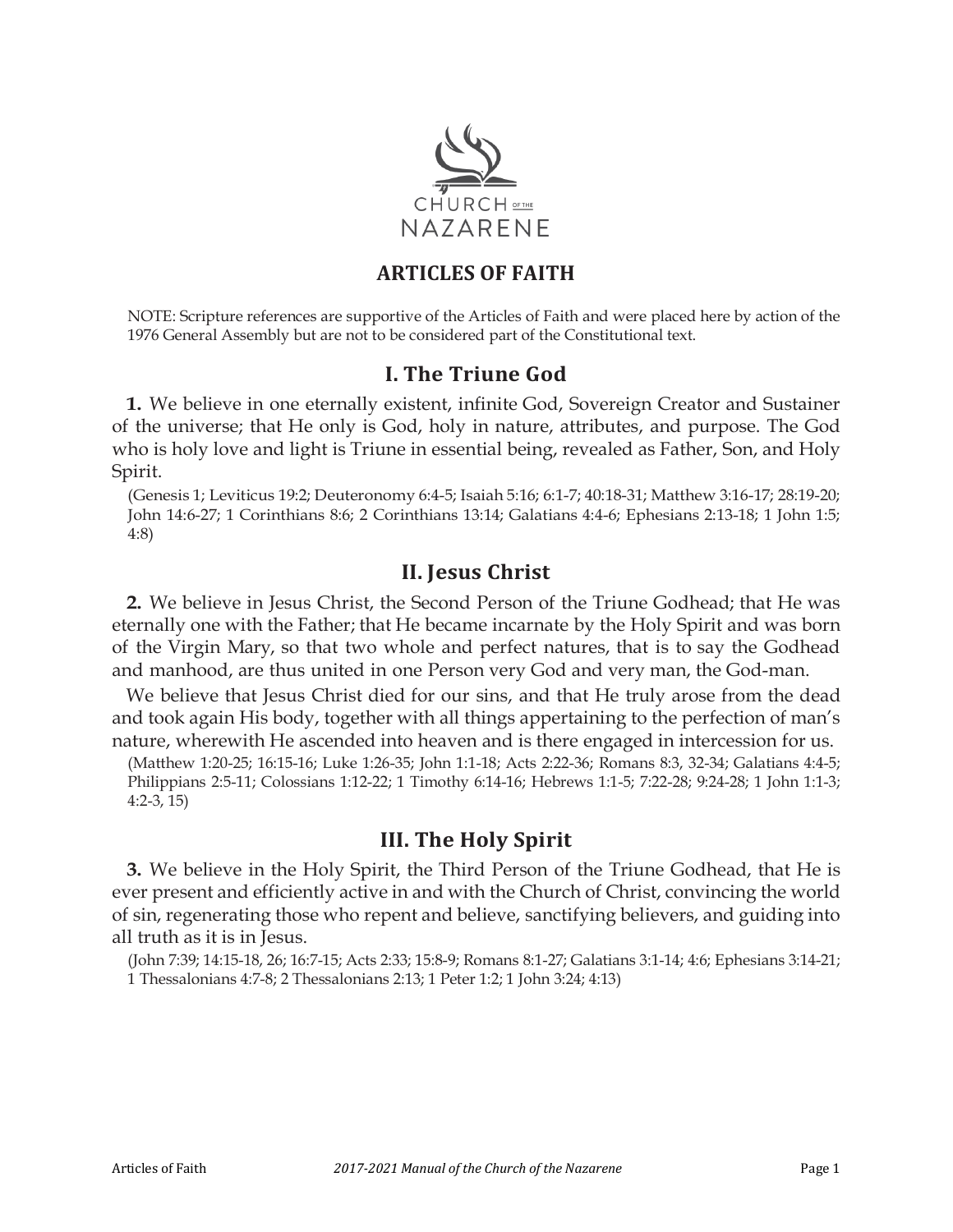### **IV. The Holy Scriptures**

**4.** We believe in the plenary inspiration of the Holy Scriptures, by which we understand the 66 books of the Old and New Testaments, given by divine inspiration, inerrantly revealing the will of God concerning us in all things necessary to our salvation, so that whatever is not contained therein is not to be enjoined as an article of faith.

(Luke 24:44-47; John 10:35; 1 Corinthians 15:3-4; 2 Timothy 3:15-17; 1 Peter 1:10-12; 2 Peter 1:20-21)

#### **V. Sin, Original and Personal**

**5.** We believe that sin came into the world through the disobedience of our first parents, and death by sin. We believe that sin is of two kinds: original sin or depravity, and actual or personal sin.

**5.1.** We believe that original sin, or depravity, is that corruption of the nature of all the offspring of Adam by reason of which everyone is very far gone from original righteousness or the pure state of our first parents at the time of their creation, is averse to God, is without spiritual life, and inclined to evil, and that continually. We further believe that original sin continues to exist with the new life of the regenerate, until the heart is fully cleansed by the baptism with the Holy Spirit.

**5.2** We believe that original sin differs from actual sin in that it constitutes an inherited propensity to actual sin for which no one is accountable until its divinely provided remedy is neglected or rejected.

**5.3** We believe that actual or personal sin is a voluntary violation of a known law of God by a morally responsible person. It is therefore not to be confused with involuntary and inescapable shortcomings, infirmities, faults, mistakes, failures, or other deviations from a standard of perfect conduct that are the residual effects of the Fall. However, such innocent effects do not include attitudes or responses contrary to the spirit of Christ, which may properly be called sins of the spirit. We believe that personal sin is primarily and essentially a violation of the law of love; and that in relation to Christ sin may be defined as unbelief.

(Original sin: Genesis 3; 6:5; Job 15:14; Psalm 51:5; Jeremiah 17:9-10; Mark7:21-23; Romans 1:18-25; 5:12-14; 7:1-8:9; 1 Corinthians 3:1-4; Galatians 5:16-25; 1 John 1:7-8Personal sin: Matthew 22:36-40 {with 1 John 3:4}; John 8:34-36; 16:8-9; Romans 3:23; 6:15-23; 8:18-24; 14:23; 1 John 1:9-2:4; 3:7-10)

#### **VI. Atonement**

**6.** We believe that Jesus Christ, by His sufferings, by the shedding of His own blood, and by His death on the Cross, made a full atonement for all human sin, and that this Atonement is the only ground of salvation, and that it is sufficient for every individual of Adam's race. The Atonement is graciously efficacious for the salvation of those incapable of moral responsibility and for the children in innocency but is efficacious for the salvation of those who reach the age of responsibility only when they repent and believe.

(Isaiah 53:5-6, 11; Mark 10:45; Luke 24:46-48; John 1:29; 3:14-17; Acts 4:10-12; Romans 3:21-26; 4:17- 25; 5:6-21; 1 Corinthians 6:20; 2 Corinthians 5:14-21; Galatians 1:3-4; 3:13-14; Colossians 1:19-23; 1 Timothy 2:3-6; Titus 2:11-14; Hebrews 2:9; 9:11-14; 13:12; 1 Peter 1:18- 21; 2:19-25; 1 John 2:1-2)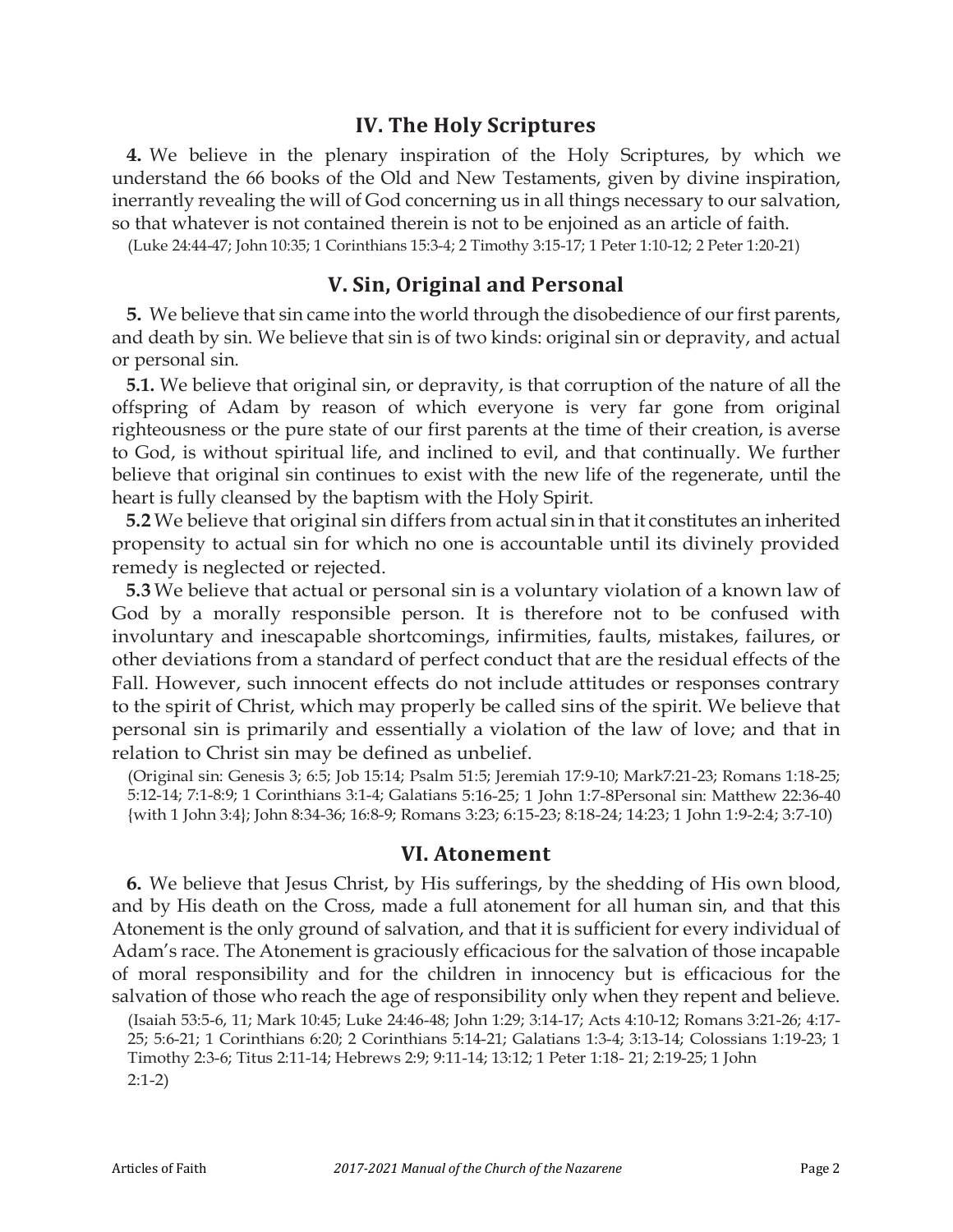### **VII. Prevenient Grace**

**NOTE**: Constitutional changes adopted by the 2017 General Assembly are in the process of ratification by the district assemblies at the time of printing. Where changes are being made, words in italics are new words and words in brackets [ ] are words being deleted.

**7.** *We believe that the grace of God through Jesus Christ is freely bestowed upon all people, enabling all who will to turn from sin to righteousness, believe on Jesus Christ for pardon and cleansing from sin, and follow good works pleasing and acceptable in His sight.* We *also* believe that the human race's creation in Godlikeness included *the* ability to choose between right and wrong, and that thus human beings were made morally responsible; that through the fall of Adam they became depraved so that they cannot now turn and prepare themselves by their own natural strength and works to faith and calling upon God. [But we also believe that the grace of God through Jesus Christ is freely bestowed upon all people, enabling all who will to turn from sin to righteousness, believe on Jesus Christ for pardon and cleansing from sin, and follow good works pleasing and acceptable in His sight.]

[We believe that all persons, though in the possession of the experience of regeneration and entire sanctification, may fall from grace and apostatize and, unless they repent of their sins, be hopelessly and eternally lost.]

(Godlikeness and moral responsibility: Genesis 1:26-27; 2:16-17; Deuteronomy 28:1-2; 30:19; Joshua 24:15; Psalm 8:3-5; Isaiah 1:8-10; Jeremiah 31:29-30; Ezekiel 18:1-4; Micah 6:8; Romans 1:19-20; 2:1-16; 14:7-12; Galatians 6:7-8

Natural inability: Job 14:4; 15:14; Psalms 14:1-4; 51:5; John 3:6a; Romans 3:10-12; 5:12-14, 20a; 7:14- 25

Free grace and works of faith: Ezekiel 18:25-26; John 1:12-13; 3:6b; Acts 5:31; Romans 5:6-8, 18; 6:15- 16, 23; 10:6-8; 11:22; 1 Corinthians 2:9-14;10:1-12; 2 Corinthians 5:18-19; Galatians 5:6; Ephesians 2:8- 10; Philippians 2:12-13; Colossians 1:21-23; 2 Timothy 4:10a; Titus 2:11-14; Hebrews 2:1-3; 3:12-15; 6:4-6; 10:26-31; James 2:18-22; 2 Peter 1:10-11; 2:20-22)

#### **VIII. Repentance**

**NOTE:** Constitutional changes adopted by the 2017 General Assembly are in the process of ratification by the district assemblies at the time of printing. Where changes are being made, words in italics are new words and words in brackets [ ] are words being deleted.

**8.** We believe [that repentance, which is a sincere and thorough change of the mind in regard to sin, involving a sense of personal guilt and a voluntary turning away from sin, is demanded of all who have by act or purpose become sinners against God.] [T]*t*he Spirit of God gives to all who will repent the gracious help of penitence of heart and hope of mercy, that they may believe unto pardon and spiritual life. *Repentance, which is a sincere and thorough change of the mind in regard to sin, involving a sense of personal guilt and a voluntary turning away from sin, is demanded of all who have by act or purpose become sinners against God.*

*We believe that all persons may fall from grace and apostatize and, unless they repent of their sins, be hopelessly and eternally lost. We believe that regenerate persons need not return to sin but may live in unbroken fellowship with God through the power of the indwelling Holy Spirit who bears witness with our spirits that we are children of God.*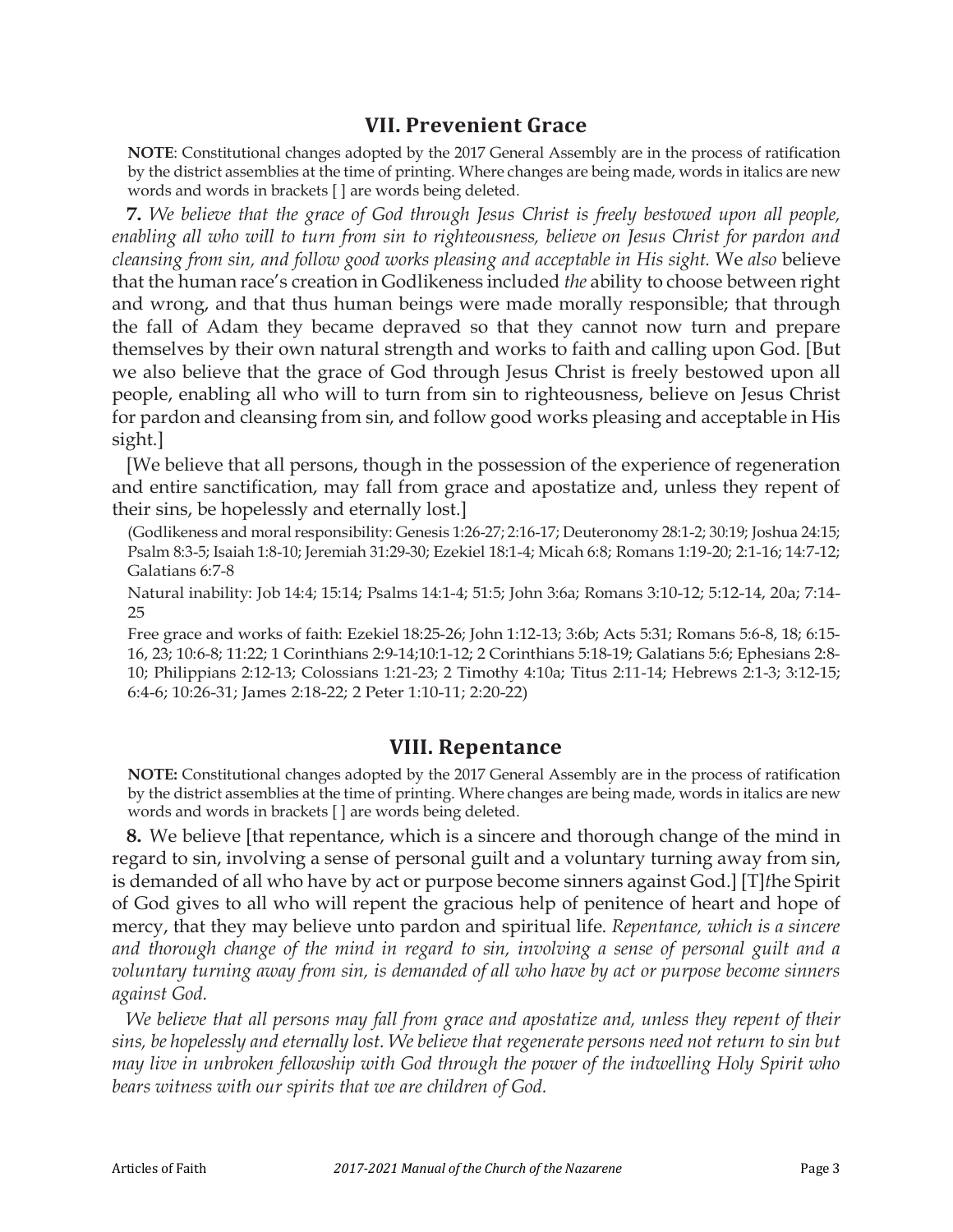(2 Chronicles 7:14; Psalms 32:5-6; 51:1-17; Isaiah 55:6-7; Jeremiah 3:12-14; Ezekiel 18:30-32; 33:14-16; Mark 1:14-15; Luke 3:1-14; 13:1-5; 18:9-14; Acts 2:38; 3:19; 5:31; 17:30-31; 26:16-18; Romans 2:4; 2 Corinthians 7:8- 11; 1 Thessalonians 1:9; 2 Peter 3:9)

# **IX. Justification, Regeneration, and Adoption**

**NOTE:** Constitutional changes adopted by the 2017 General Assembly are in the process of ratification by the district assemblies at the time of printing. Where changes are being made, words in italics are new words and words in brackets [ ] are words being deleted.

**9.** We believe that justification is the gracious and judicial act of God by which He grants full pardon of all guilt and complete release from the penalty of sins committed, and acceptance as righteous, to all who believe on Jesus Christ and receive Him as Lord and Savior.

**9.1** We believe that regeneration, or the new birth, is that gracious work of God whereby the moral nature of the repentant believer is spiritually quickened and given a distinctively spiritual life, capable of faith, love, and obedience.

**9.2** We believe that adoption is that gracious act of God by which the justified and regenerated believer is constituted a [son] *child* of God.

**9.3** We believe that justification, regeneration, and adoption are simultaneous in the experience of seekers after God and are [obtained upon the condition of] *received by*  faith, preceded by repentance; and that to this work and state of grace the Holy Spirit bears witness.

(Luke 18:14; John 1:12-13; 3:3-8; 5:24; Acts 13:39; Romans 1:17; 3:21-26, 28; 4:5-9, 17-25; 5:1, 16-19; 6:4; 7:6; 8:1, 15-17; 1 Corinthians 1:30; 6:11; 2 Corinthians 5:17-21; Galatians 2:16-21; 3:1-14, 26; 4:4-7; Ephesians 1:6-7; 2:1, 4-5; Philippians 3:3-9; Colossians 2:13; Titus 3:4-7; 1 Peter 1:23; 1 John 1:9; 3:1-2,9; 4:7; 5:1, 9-13, 18)

# **X. Christian Holiness and Entire Sanctification**

**10.** We believe that sanctification is the work of God which transforms believers into the likeness of Christ. It is wrought by God's grace through the Holy Spirit in initial sanctification, or regeneration (simultaneous with justification), entire sanctification, and the continued perfecting work of the Holy Spirit culminating in glorification. In glorification we are fully conformed to the image of the Son.

We believe that entire sanctification is that act of God, subsequent to regeneration, by which believers are made free from original sin, or depravity, and brought into a state of entire devotement to God, and the holy obedience of love made perfect.

It is wrought by the baptism with or infilling of the Holy Spirit, and comprehends in one experience the cleansing of the heart from sin and the abiding, indwelling presence of the Holy Spirit, empowering the believer for life and service. Entire sanctification is provided by the blood of Jesus, is wrought instantaneously by grace through faith, preceded by entire consecration; and to this work and state of grace the Holy Spirit bears witness.

This experience is also known by various terms representing its different phases, such as "Christian perfection," "perfect love," "heart unity," "the baptism with or infilling of the Holy Spirit," "the fullness of the blessing," and "Christian holiness."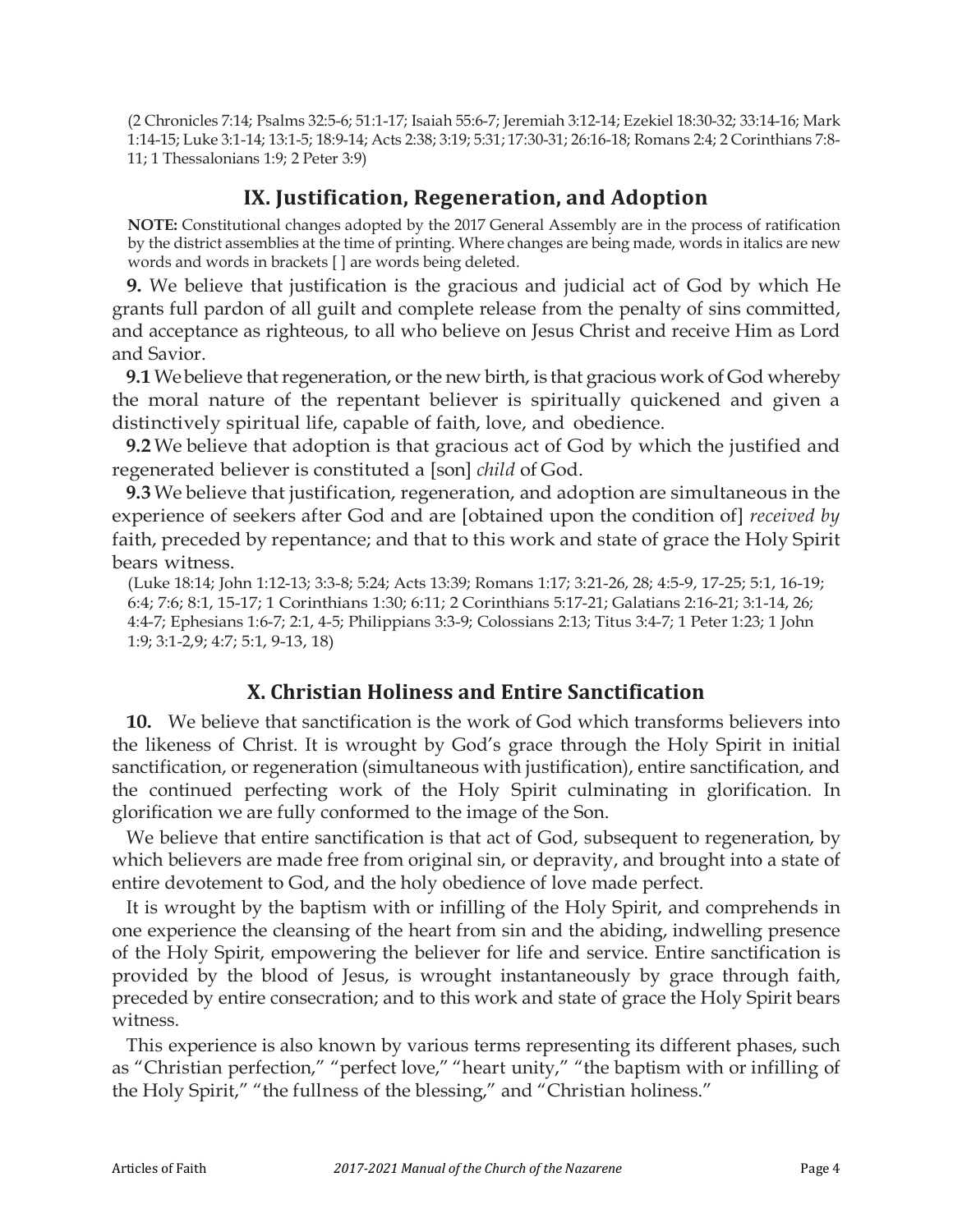**10.1** We believe that there is a marked distinction between a pure heart and a mature character. The former is obtained in an instant, the result of entire sanctification; the latter is the result of growth in grace.

We believe that the grace of entire sanctification includes the divine impulse to grow in grace as a Christlike disciple. However, this impulse must be consciously nurtured, and careful attention given to the requisites and processes of spiritual development and improvement in Christlikeness of character and personality. Without such purposeful endeavor, one's witness may be impaired and the grace itself frustrated and ultimately lost.

Participating in the means of grace, especially the fellowship, disciplines, and sacraments of the Church, believers grow in grace and in wholehearted love to God and neighbor.

(Jeremiah 31:31-34; Ezekiel 36:25-27; Malachi 3:2-3; Matthew 3:11-12; Luke 3:16-17; John 7:37-39; 14:15- 23; 17:6-20; Acts 1:5; 2:1-4; 15:8-9; Romans

6:11-13, 19; 8:1-4, 8-14; 12:1-2; 2 Corinthians 6:14-7:1; Galatians 2:20; 5:16-25; Ephesians 3:14-21; 5:17-18, 25-27; Philippians 3:10-15; Colossians 3:1-17; 1Thessalonians 5:23-24; Hebrews 4:9-11; 10:10-17; 12:1-2; 13:12; 1 John 1:7, 9)

("Christian perfection," "perfect love": Deuteronomy 30:6; Matthew 5:43-48; 22:37-40; Romans 12:9-21; 13:8-10; 1 Corinthians 13; Philippians 3:10-15;

Hebrews 6:1; 1 John 4:17-18

"Heart purity": Matthew 5:8; Acts 15:8-9; 1 Peter 1:22; 1 John 3:3

"Baptism with the Holy Spirit": Jeremiah 31:31-34; Ezekiel 36:25-27; Malachi 3:2-3; Matthew 3:11-12; Luke 3:16-17; Acts 1:5; 2:1-4; 15:8-9

"Fullness of the blessing": Romans 15:29

"Christian holiness": Matthew 5:1-7:29; John 15:1-11; Romans 12:1-15:3; 2 Corinthians 7:1; Ephesians 4:17-5:20; Philippians 1:9-11; 3:12-15; Colossians 2:20-3:17; 1 Thessalonians 3:13; 4:7-8; 5:23; 2 Timothy 2:19-22; Hebrews 10:19-25; 12:14; 13:20-21; 1 Peter 1:15-16; 2 Peter 1:1-11; 3:18; Jude 20- 21)

#### **XI. The Church**

**11.** We believe in the Church, the community that confesses Jesus Christ as Lord, the covenant people of God made new in Christ, the Body of Christ called together by the Holy Spirit through the Word.

God calls the Church to express its life in the unity and fellowship of the Spirit; in worship through the preaching of the Word, observance of the sacraments, and ministry in His name; by obedience to Christ, holy living, and mutual accountability.

The mission of the Church in the world is to share in the redemptive and reconciling ministry of Christ in the power of the Spirit. The Church fulfills its mission by making disciples through evangelism, education, showing compassion, working for justice, and bearing witness to the kingdom of God.

The Church is a historical reality that organizes itself in culturally conditioned forms, exists both as local congregations and as a universal body, and also sets apart persons called of God for specific ministries. God calls the Church to live under His rule in anticipation of the consummation at the coming of our Lord Jesus Christ.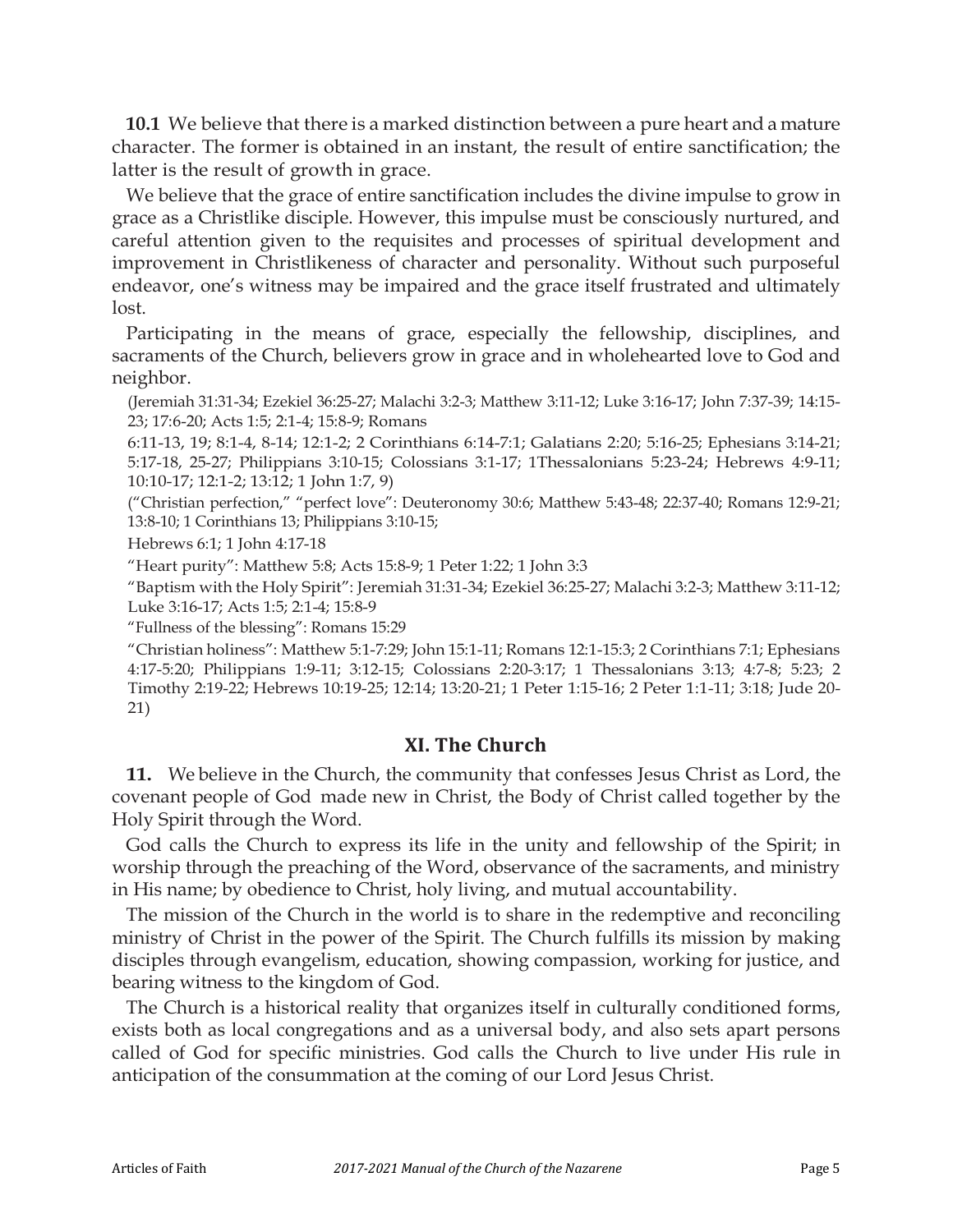(Exodus 19:3; Jeremiah 31:33; Matthew 8:11; 10:7; 16:13-19, 24; 18:15-20; 28:19-20; John 17:14-26; 20:21-23; Acts 1:7-8; 2:32-47; 6:1-2; 13:1; 14:23; Romans 2:28-29; 4:16; 10:9-15; 11:13-32; 12:1-8; 15:1-3; 1 Corinthians 3:5-9; 7:17; 11:1, 17-33; 12:3, 12-31; 14:26-40; 2 Corinthians 5:11-6:1; Galatians 5:6, 13-14; 6:1-5, 15; Ephesians 4:1-17; 5:25-27; Philippians 2:1-16; 1 Thessalonians 4:1-12; 1 Timothy 4:13; Hebrews 10:19-25; 1 Peter 1:1-2, 13; 2:4-12, 21; 4:1-2, 10-11; 1 John 4:17; Jude 24; Revelation 5:9-10)

### **XII. Baptism**

**NOTE:** Constitutional changes adopted by the 2017 General Assembly are in the process of ratification by the district assemblies at the time of printing. Where changes are being made, words in italics are new words and words in brackets [ ] are words being deleted.

**12.** We believe that Christian baptism, commanded by our Lord, is a sacrament signifying acceptance of the benefits of the atonement [of Jesus Christ, to be administered to believers and declarative of their faith in Jesus Christ as their Savior, and full purpose of obedience in holiness and righteousness.

Baptism being a symbol of the new covenant, young children may be baptized, upon request of parents or guardians who shall give assurance for them of necessary Christian training.

Baptism may be administered by sprinkling, pouring, or immersion, according to the choice of the applicant.] *and incorporation into the Body of Christ. Baptism is a means of grace proclaiming faith in Jesus Christ as Savior. It is to be administered to believers indicating their full purpose of obedience in holiness and righteousness. As participants in the new covenant, young children and the morally innocent may be baptized upon request of parents or guardians. The church shall give assurance of Christian training. Baptism may be administered by sprinkling, pouring, or immersion.*

(Matthew 3:1-7; 28:16-20; Acts 2:37-41; 8:35-39; 10:44-48; 16:29-34; 19:1-6; Romans 6:3-4; Galatians 3:26-28; Colossians 2:12; 1 Peter 3:18-22)

# **XIII. The Lord's Supper**

**NOTE:** Constitutional changes adopted by the 2017 General Assembly are in the process of ratification by the district assemblies at the time of printing. Where changes are being made, words in italics are new words and words in brackets [ ] are words being deleted.

**13.** We believe that the [Memorial and Communion Supper instituted by our Lord and Savior Jesus Christ is essentially a New Testament sacrament, declarative of His sacrificial death, through the merits of which believers have life and salvation and promise of all spiritual blessings in Christ. It is distinctively for those who are prepared for reverent appreciation of its significance, and by it they show forth the Lord's death till He come again. It being the Communion feast, only those who have faith in Christ and love for the saints should be called to participate therein.] *Communion Supper instituted by our Lord and Savior Jesus Christ is a sacrament, proclaiming His life, sufferings, sacrificial death, resurrection, and the hope of His coming again. The Lord's Supper is a means of grace in which Christ is present by the Spirit. All are invited to participate by faith in Christ and be renewed in life, salvation, and in unity as the Church. All are to come in reverent appreciation of its significance, and by it show forth the Lord's death until He comes. Those who have faith in Christ and love for the saints are invited by Christ to participate as often as possible.*